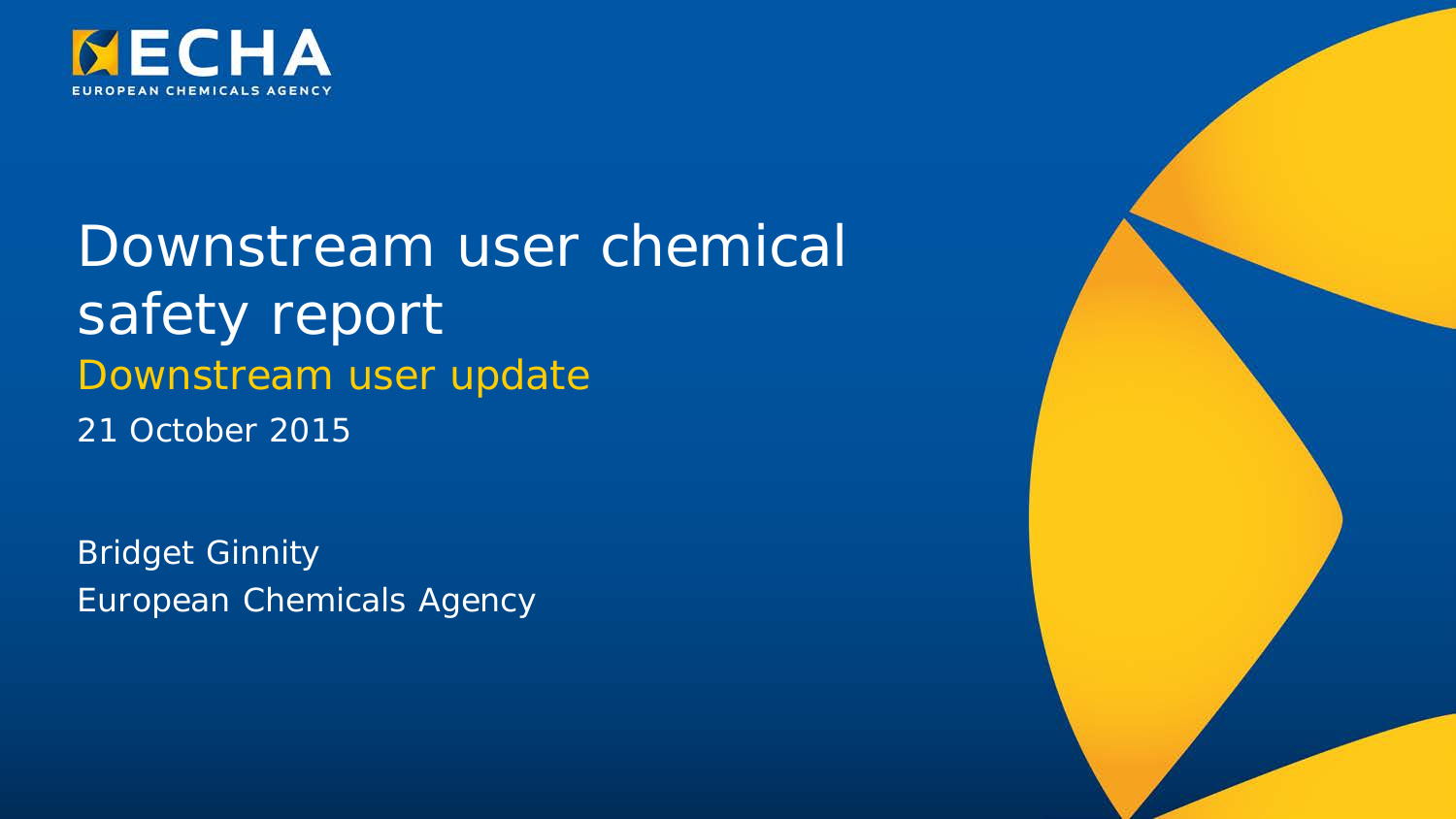### **What to do when you receive exposure scenarios**

**Check that your use and customer use is covered in ES Check that the conditions match your actual conditions Take necessary actions One option: Downstream user chemical safety report DU CSR**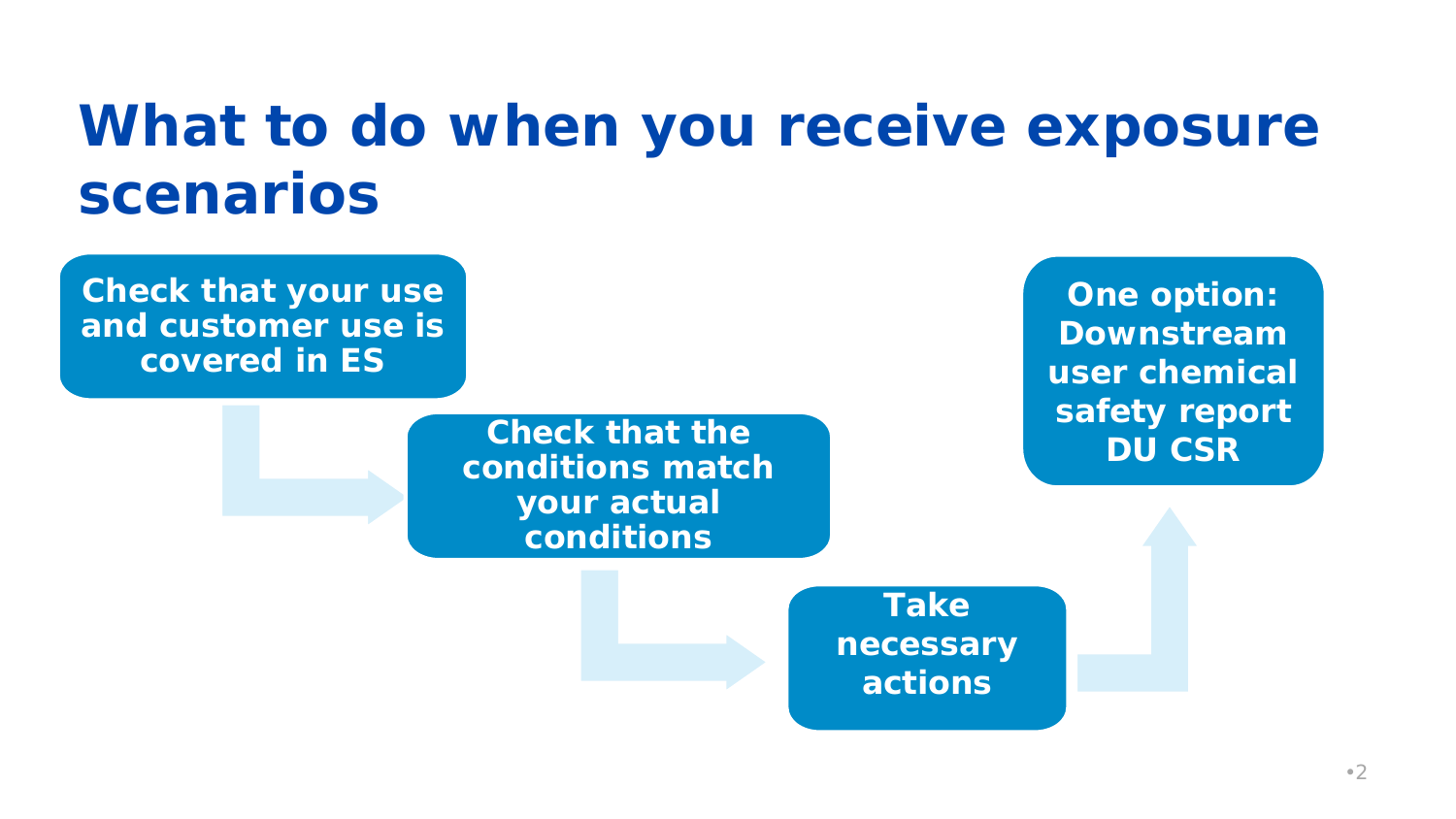

### **Downstream user chemical safety report (DU CSR)**



### **What it is**

A report of the chemical safety assessment for a substance, for the use not covered in the exposure scenario from your supplier

#### **What it's not**

As extensive as a registrant chemical safety report



You can use the hazard assessment of the registrant (DNELs/PNECs, etc.)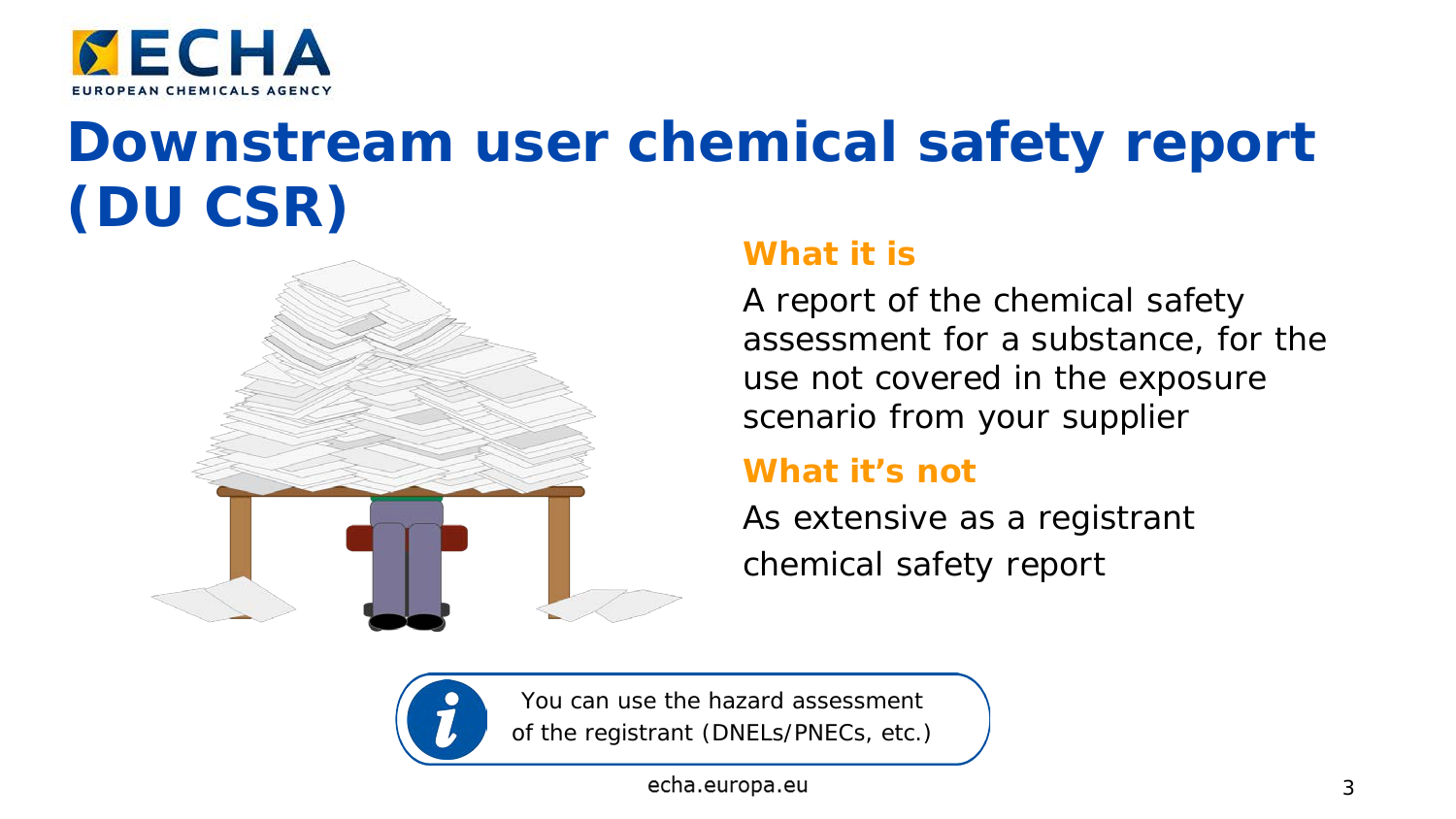

### **Recent developments**



- Practical guide on how to prepare a DU CSR – published September 2015
- Cross-stakeholder taskforce on DU CSRs (Lead: DUCC)

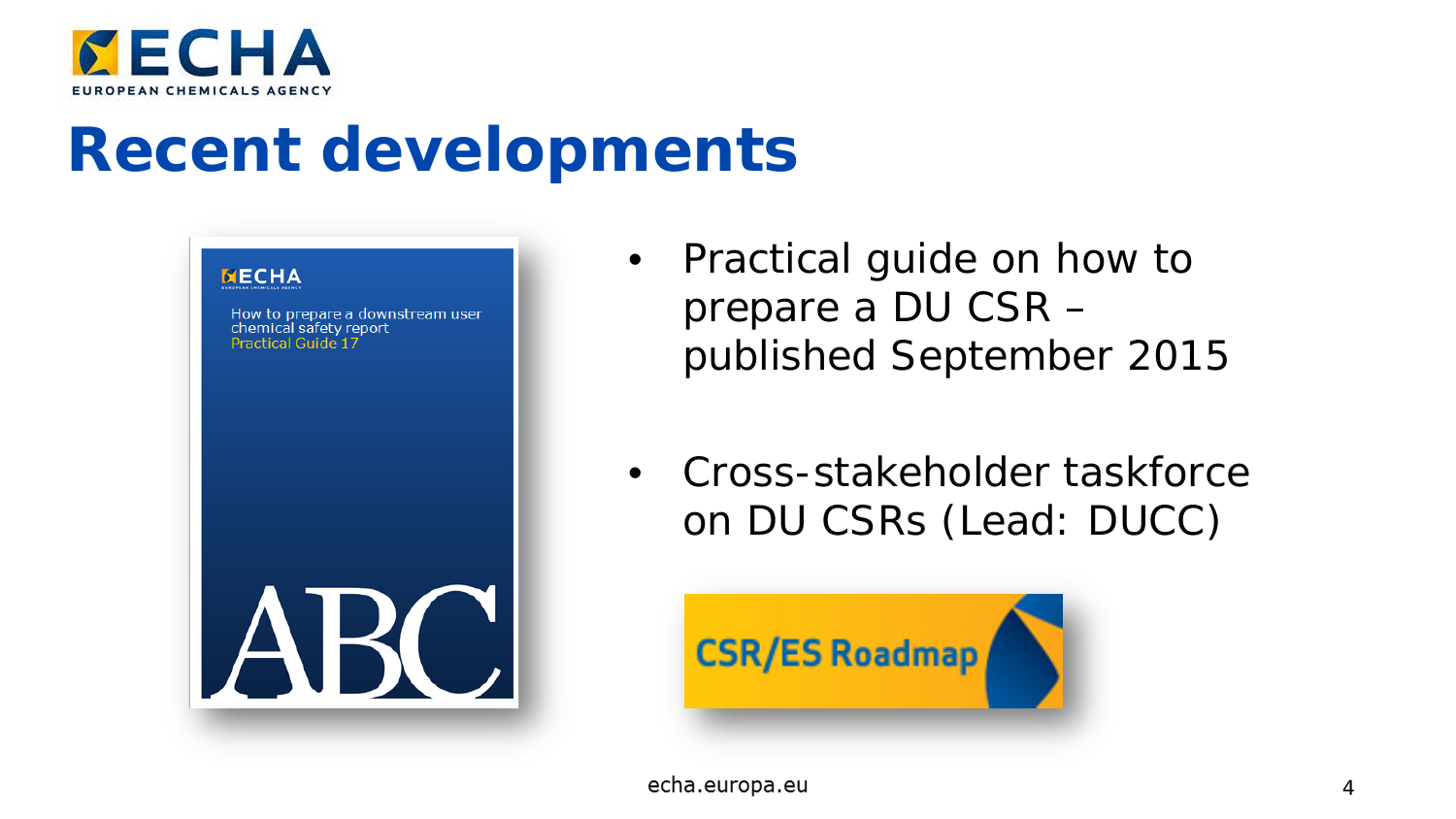

## **Before you start**

- Check the exemptions that may apply, these include:
	- Use <1 tonne per year;
	- Substance in low concentration in a mixture
- Consider the alternatives to a DU CSR, these include:
	- Contact your supplier
	- Implement the measures recommended in the ES



See Practical Guide 17 for full details on all these aspects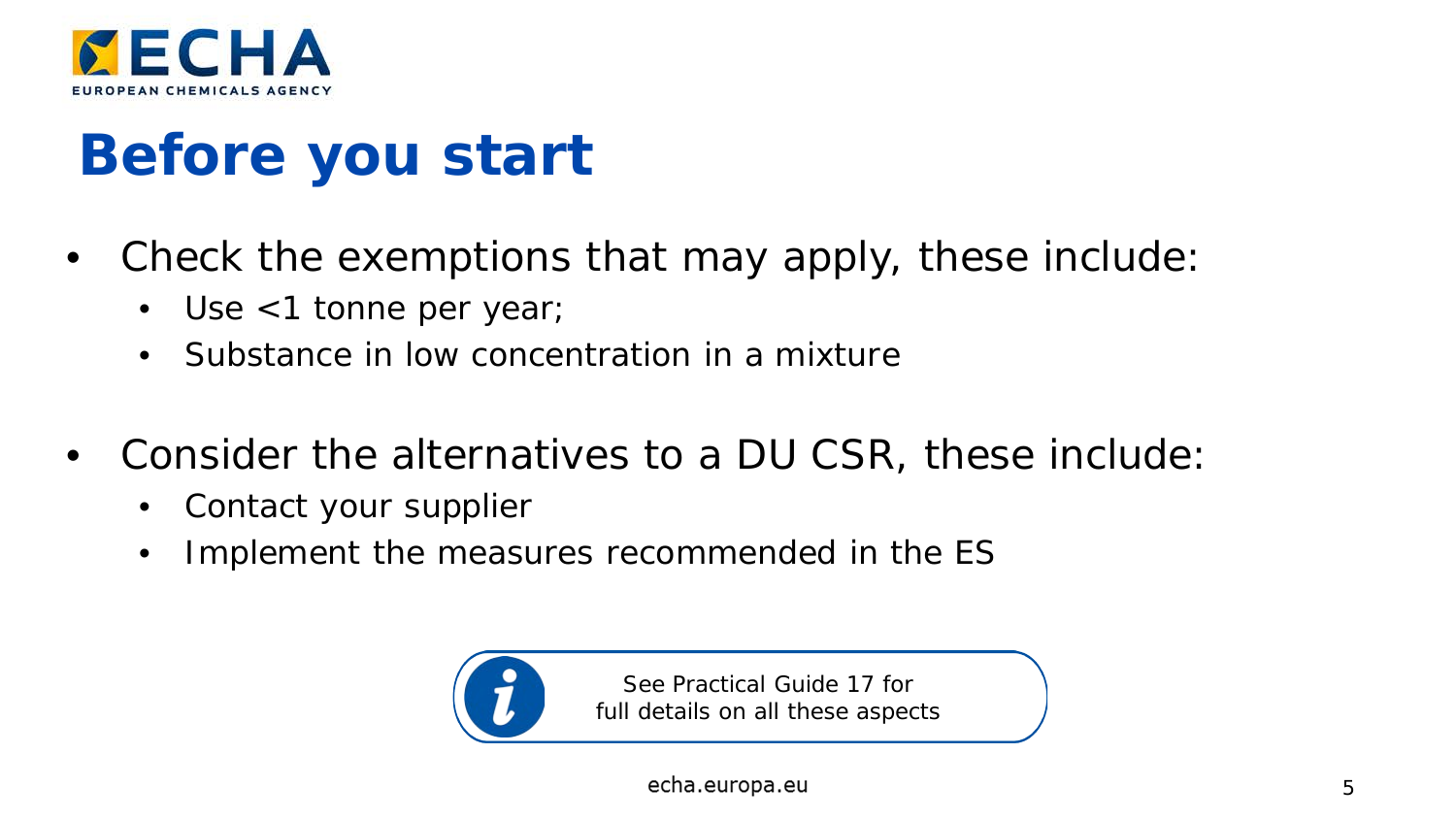

### **Initial step – gather substance and hazard information**

- Exposure limit values, classification, substance properties etc.
- Primary source is the supplier
- Many other sources available
- Be confident that the information is reliable and trustworthy
- Document the source of information in the DU CSR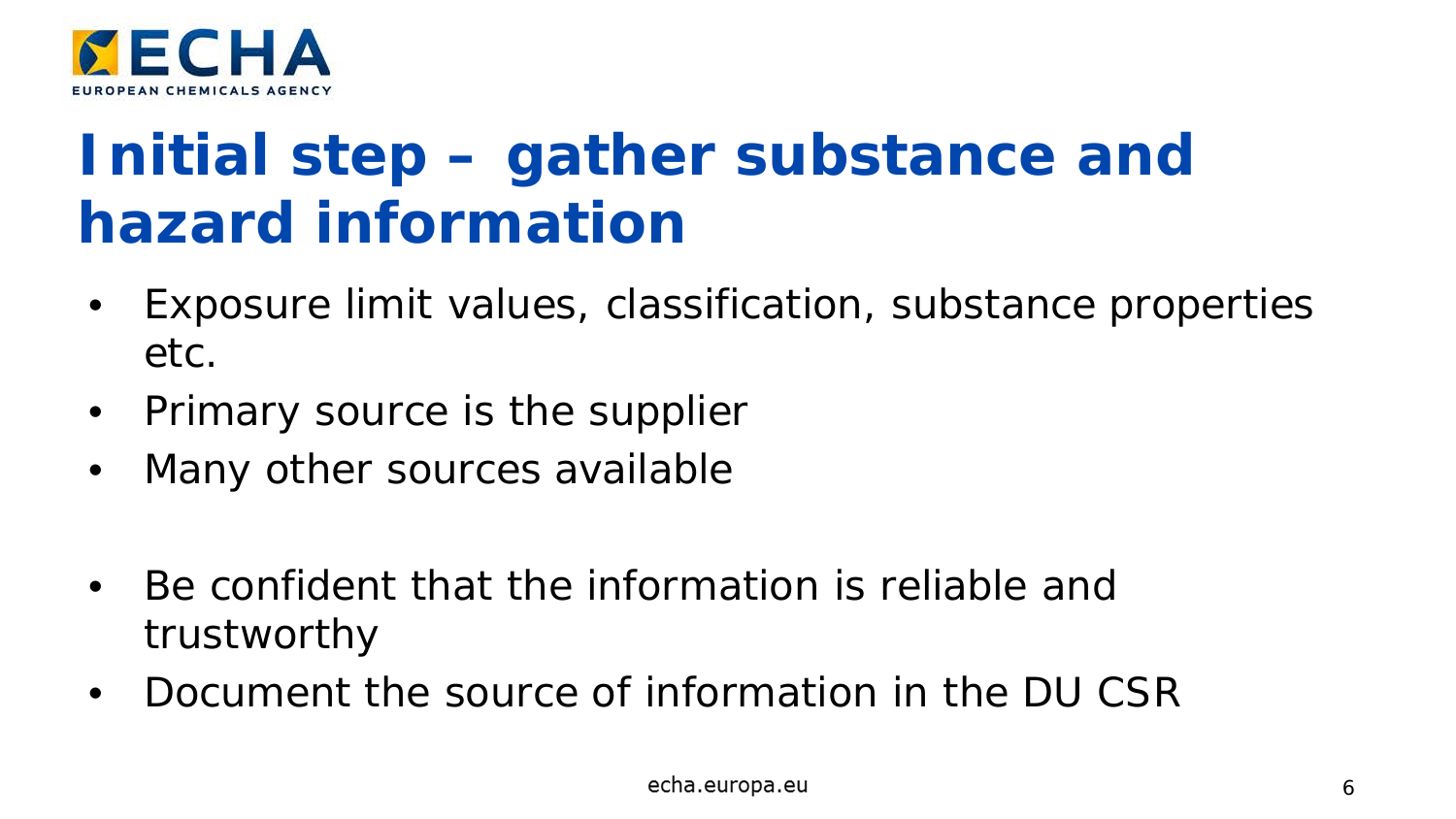

# **Approaches to preparing a DU CSR**

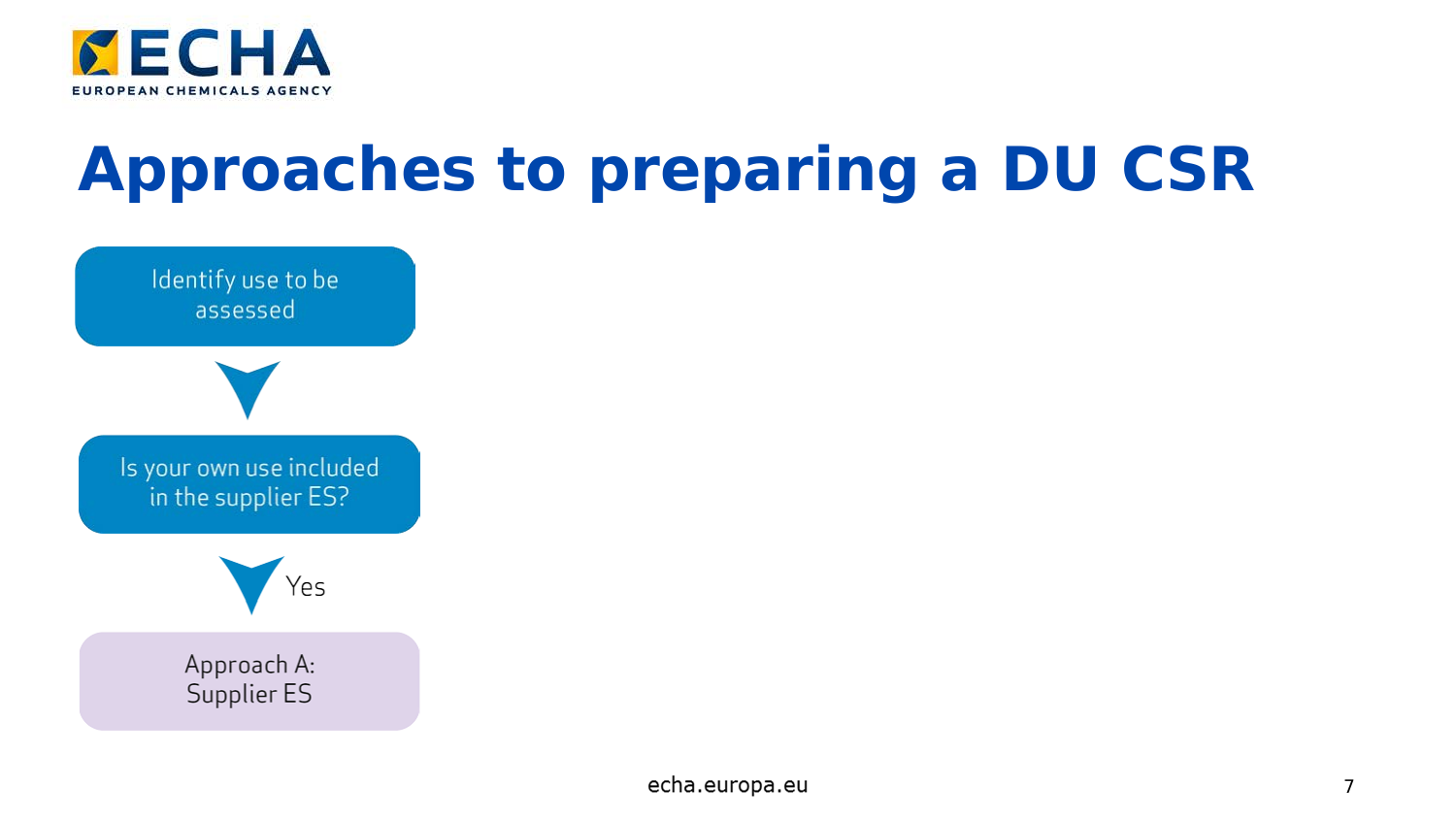

### **Approach A: Supplier Exposure Scenario**

- Base it on supplier ES
- I dentify the conditions of use that differ
- Estimate exposure
	- Recalculation/scaling tool or exposure estimation tool
- Check risk is controlled
	- Risk characterisation ratio (RCR) <1
- Similar to checking ES using scaling
- First choice if feasible. Low complexity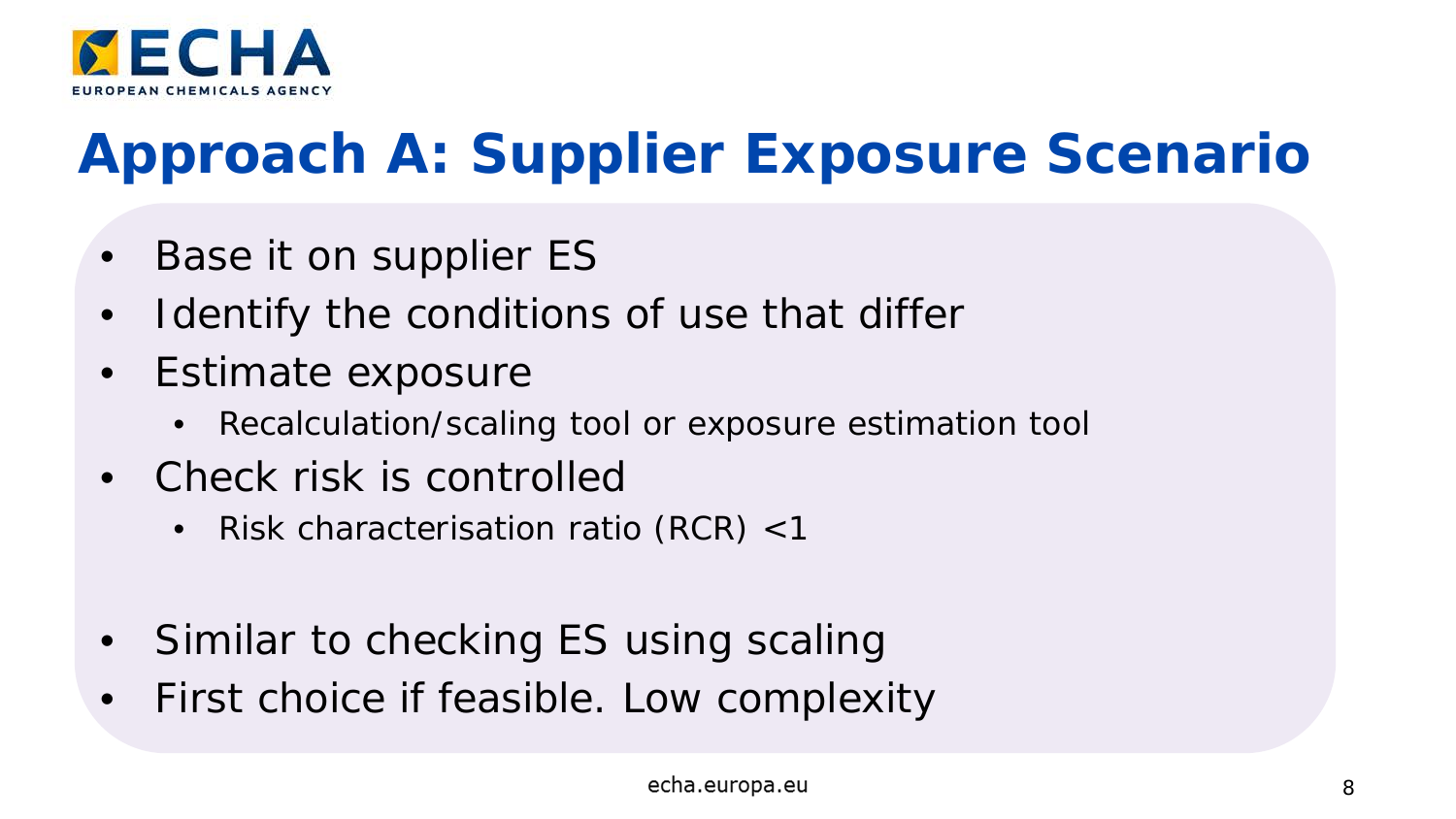

## **Compare use and conditions of use**



|             | <b>Supplier</b>   | <b>DU</b> actual |  |
|-------------|-------------------|------------------|--|
| Use.        | Dipping           | Dipping          |  |
| Duration    | <b>Full shift</b> | <4 hours         |  |
| Engineering | I FV              | General          |  |
| controls    |                   | ventilation      |  |

### Use covered, but conditions of use not covered

Approach A: supplier exposure scenario

echa.europa.eu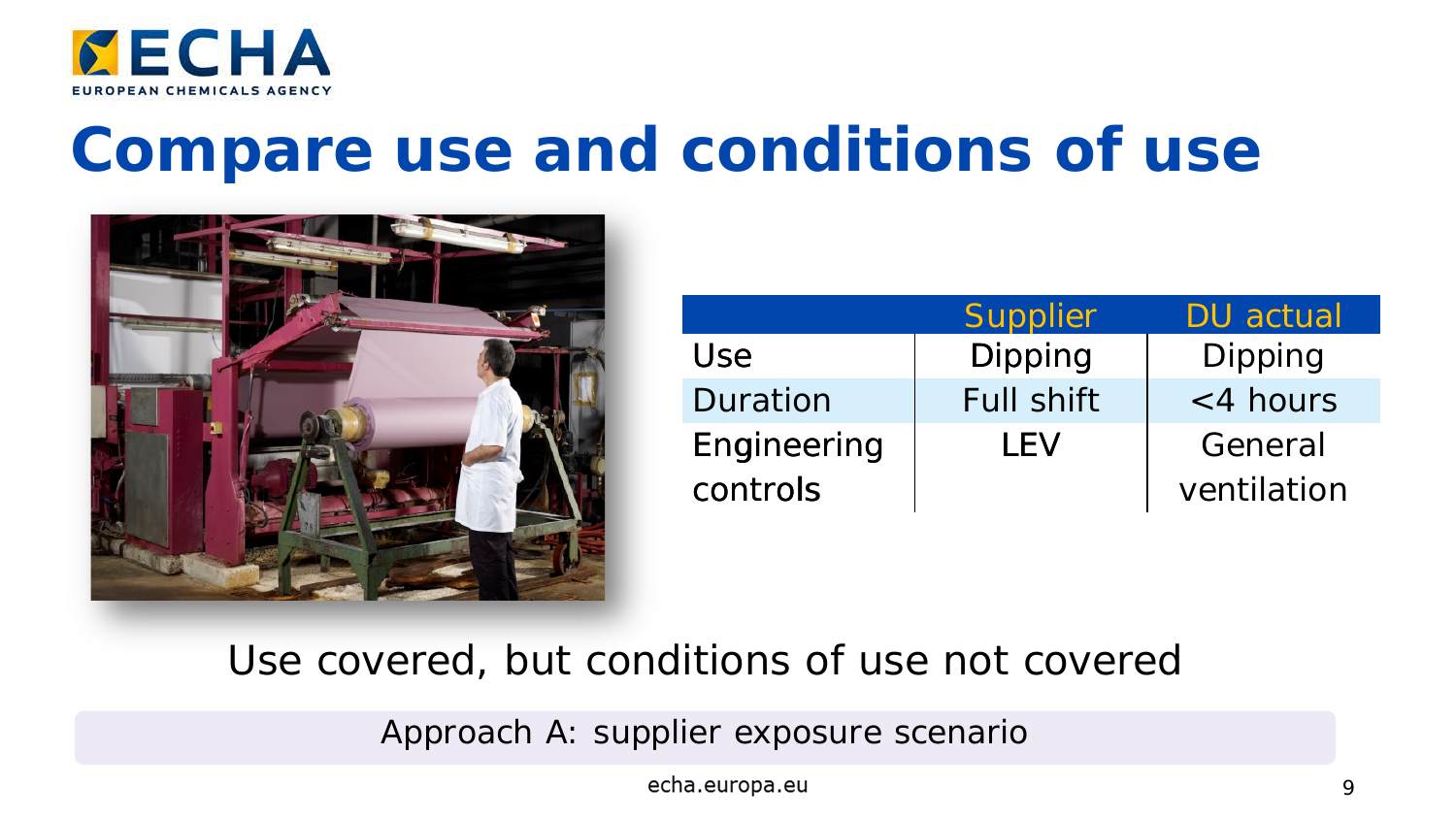

## **Compare exposure and risk**

|                      | <b>Supplier</b>      | DU actual    |
|----------------------|----------------------|--------------|
| Long-term inhalation | $2.5 \text{ mg/m}$ 3 | 10.5 $mg/m3$ |
| exposure             |                      |              |
| RCR- long-term       | 0.49                 | 0.81         |
| inhalation           |                      |              |

Risk characterisation ratio (RCR) = exposure estimate/DNEL (or PNEC) DNEL (inhalation):25 mg/m3

Use recalculation/scaling tool or exposure estimation tool

Approach A: supplier exposure scenario

echa.europa.eu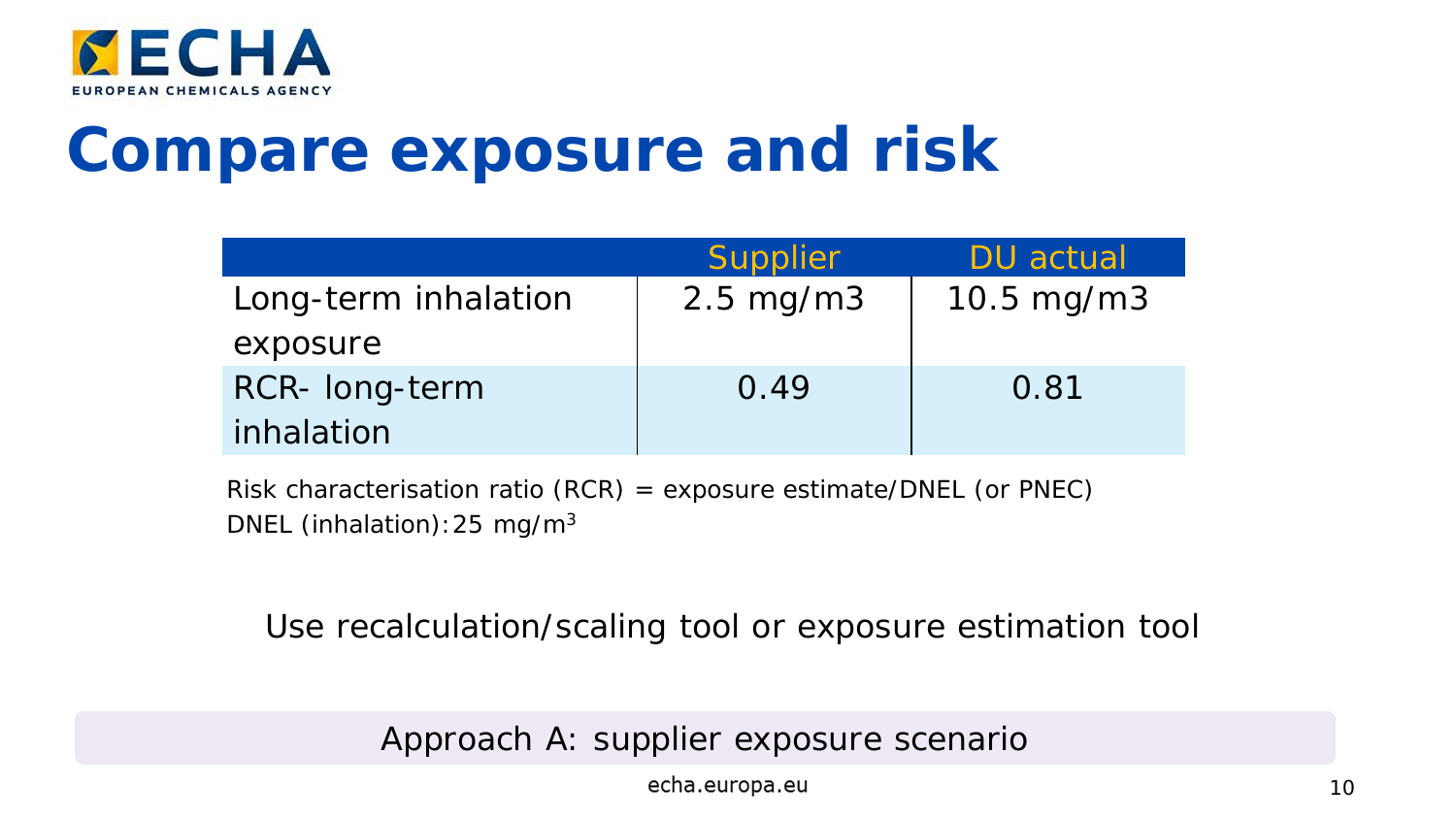

# **Approaches to preparing a DU CSR**

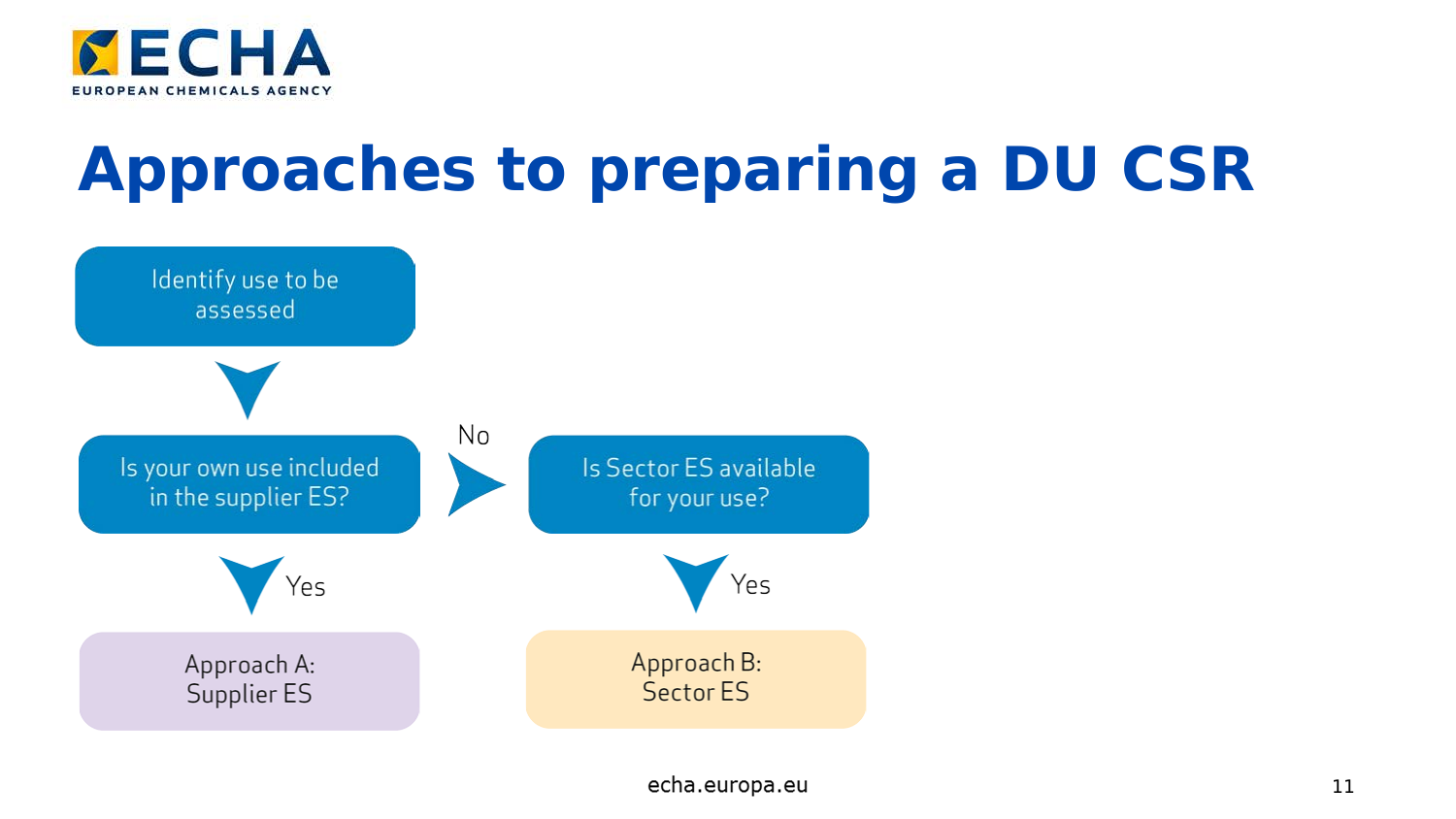

### **Approach B: Supplier Exposure Scenario**

- Base it on sector ES for DU CSR
- Identify the sector CSA/ES that describes your use and conditions of use
- Confirm substance properties/use conditions match yours
- Confirm risk is controlled (RCR<1) using exposure estimate provided
- A suitable generic assessment (ES with exposure estimates) must be available
- To be developed by sector organisations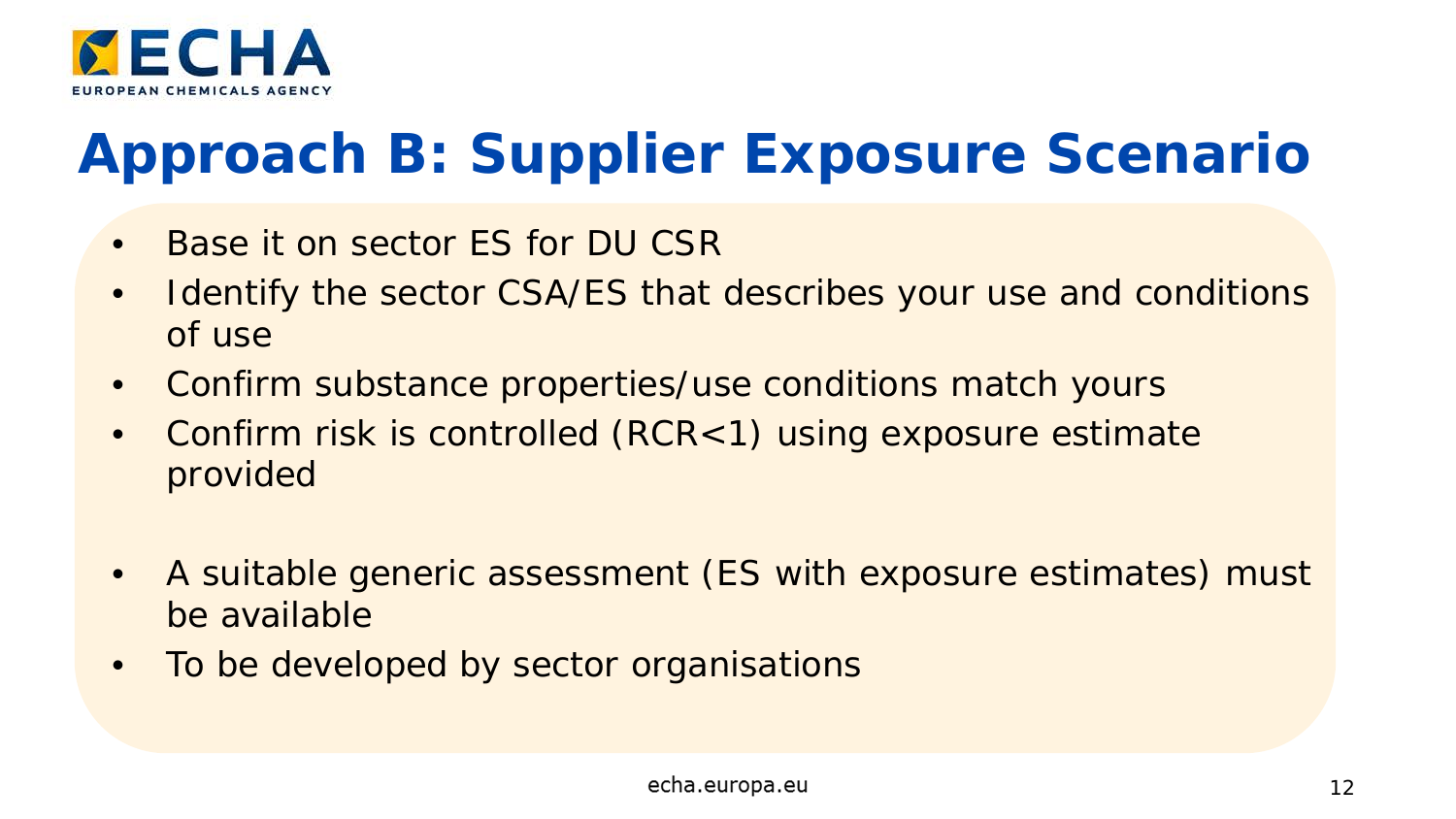

# **Approaches to preparing a DU CSR**

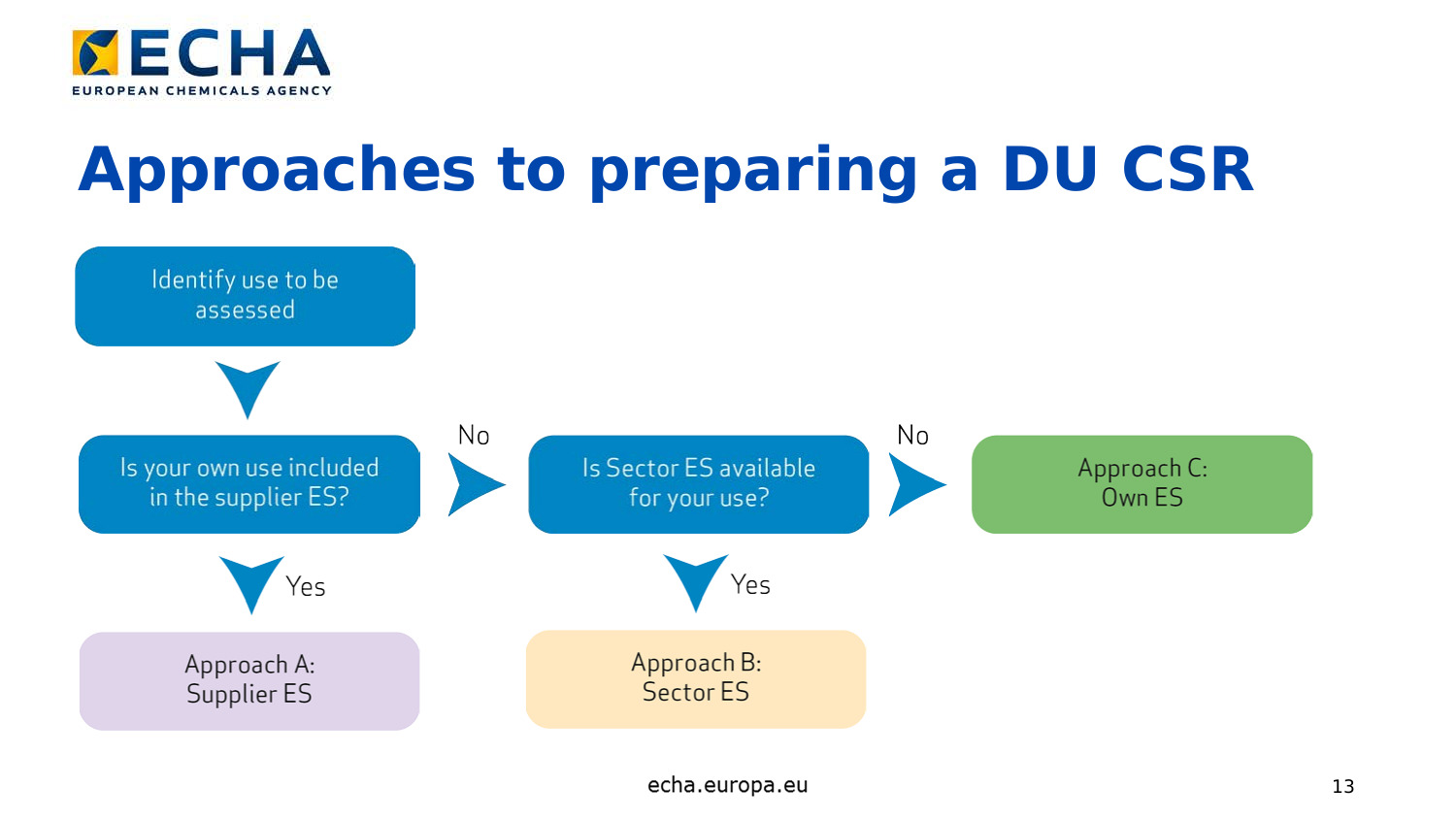

### **Approach C: Own Exposure Scenario**

- Generate your own ES
	- Describe your conditions of use
- Estimate exposure
	- Measured data or exposure estimation tool
- Check risk is controlled
	- Risk characterisation ratio (RCR) <1
- CSR from "first principles" suitable for all situations
- Likely to draw upon site based risk assessment
- May require greater competence than the other approaches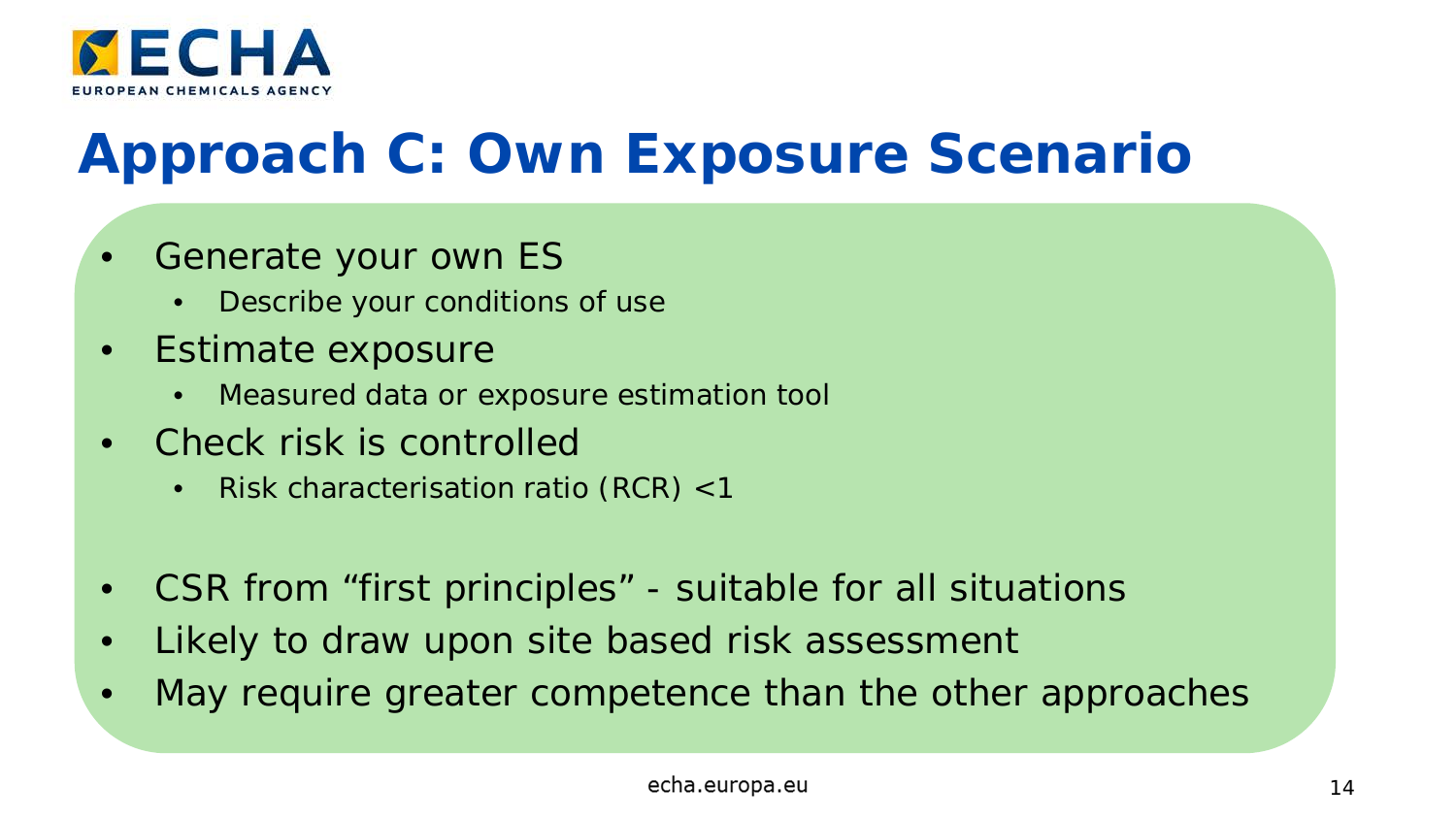

## **Example: estimating the exposure based on measured data for that use**

| Year | Report ref. | No. of personal<br>samples | Mean 8 hour<br>TWA mg/m <sup>3</sup> | <b>Geometric standard</b><br>deviation | 90 <sup>th</sup> percentile 8 hour<br>TWA mg/ $m3$ |
|------|-------------|----------------------------|--------------------------------------|----------------------------------------|----------------------------------------------------|
| 2012 | A-12345     | 9                          | 0.27                                 | 2.0                                    | 0.56                                               |
| 2013 | B-12345     |                            | 0.20                                 | 1.9                                    | 0.41                                               |
| 2014 | $C-12345$   | 9                          | 0.18                                 | 2.7                                    | 0.45                                               |
|      | Overall     | 25                         | 0.22                                 | 2.3                                    | 0.49                                               |

Risk characterisation ratio (RCR) = exposure estimate/DNEL (or PNEC)

 $DNEL(inhalation):25 \text{ mQ/m}^3$  ; **RCR = 0.49/25 = 0.02** 

See Practical Guide 17 for a comprehensive

list of modelling tools that can also be used

Approach C: own exposure scenario

echa.europa.eu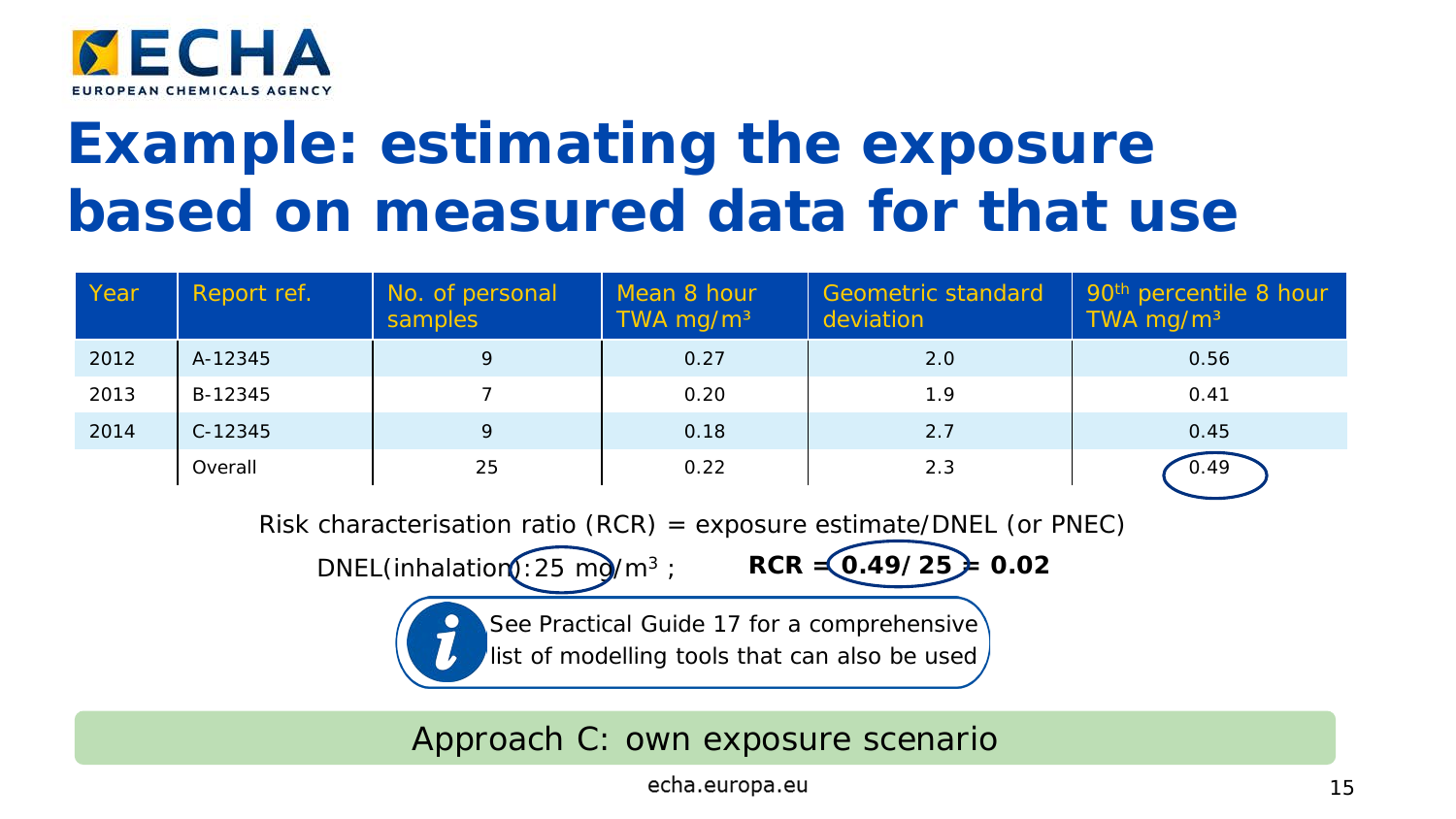

### **Before you finish**

- Document the DU CSR
- Report to ECHA, if required
- Communicate the outcome to your customers, if relevant



See Practical Guide 17 for full details on all these aspects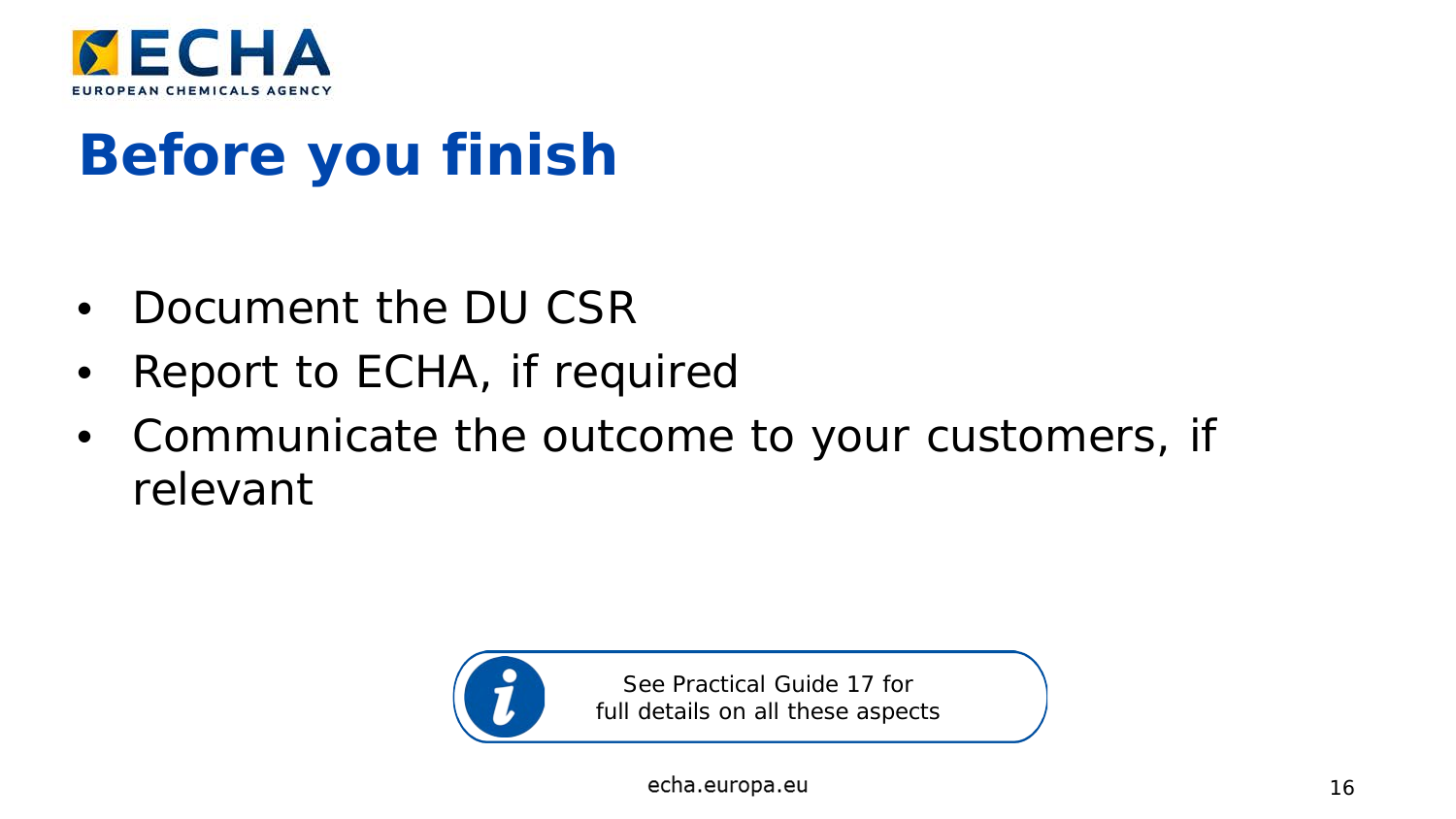

## **Concluding points**

- A DU CSR is typically within the competence of most environmental and health & safety professionals
- Take advantage of synergies with risk assessment under other environmental and health & safety legislation